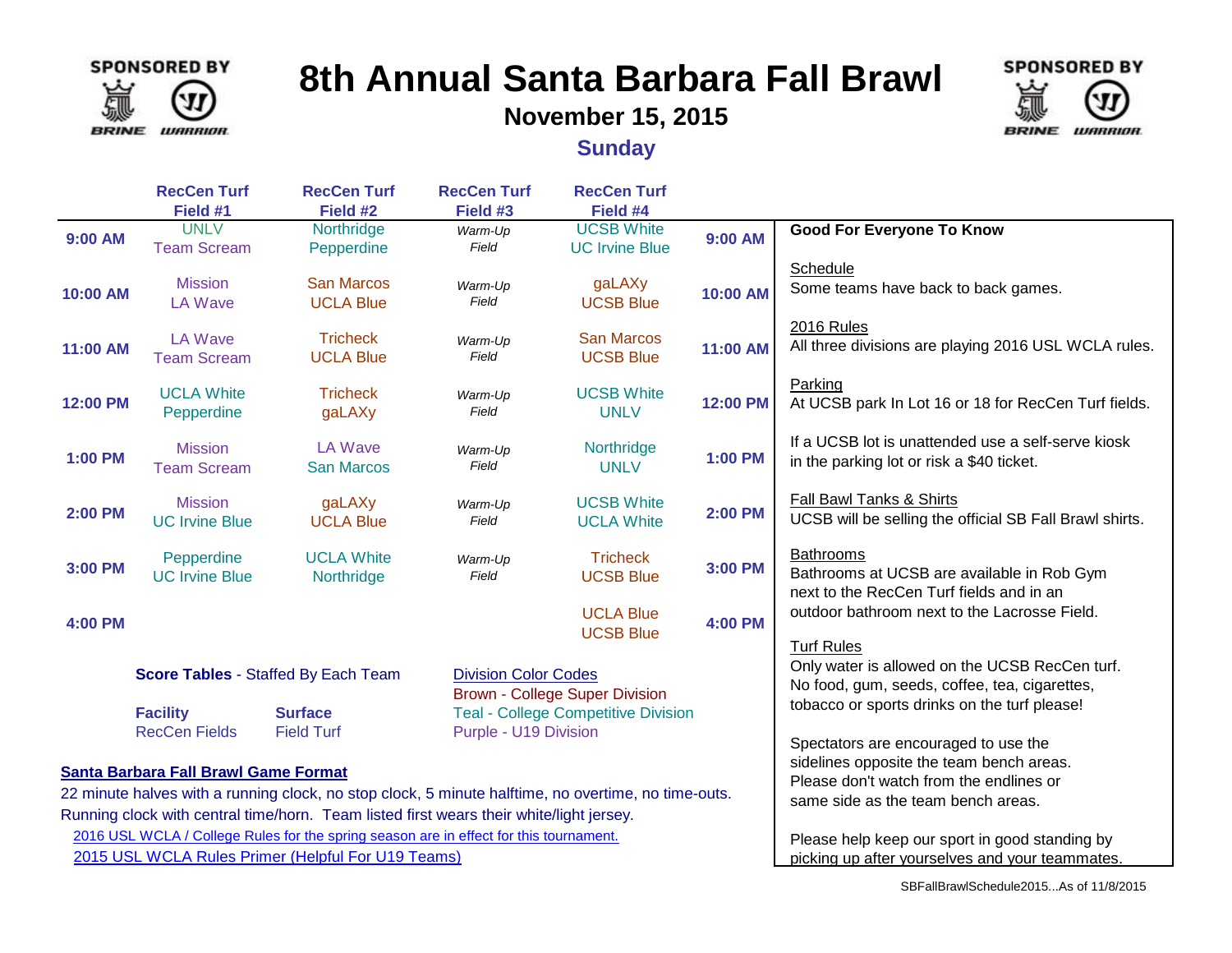| Topic               | Rule                 | New Rule                                                                                                                                                                                                                                | Rationale                                                                                                                                                                                                          |
|---------------------|----------------------|-----------------------------------------------------------------------------------------------------------------------------------------------------------------------------------------------------------------------------------------|--------------------------------------------------------------------------------------------------------------------------------------------------------------------------------------------------------------------|
| Field Marking - Dot | Rule 1<br>Section 9  | Two small circles shall be added to the field behind each<br>goal, 8m from the goal circle. They may be marked in a<br>temporary substance - i.e spray paint, chalk, etc.                                                               | These marks will expedite play and<br>provide consistency because they<br>designate a clear spot for the ball to be<br>put in play when a foul occurs in the<br>critical scoring area below the goal line          |
| <b>Ball</b>         | Rule 2<br>Section 5  | The ball may be lime green in addition to orange or<br>yellow                                                                                                                                                                           | This color has been shown to be easier to<br>see in diminished light                                                                                                                                               |
| Mouthpieces         | Rule 2<br>Section 8  | The mouthpiece shall be of any readily visible color<br>other than clear or white and must not have graphics of<br><b>WHITE</b> teeth."                                                                                                 | Graphics of white teeth make it difficult<br>to determine if a player is properly<br>wearing a mouthpiece.                                                                                                         |
| Eyewear             | Rule 2<br>Section 9  | Eyewear may meet the ASTM standard of F803 or 3007<br>for the 2016 year. The new ASTM standard (3077) shall<br>be in effect on January 1, 2017.                                                                                         | Allows players to use current models and<br>does not compromise safety as the<br>difference in the two standards is<br>technical and does not relate to impact<br>expectations.                                    |
| Personal Equipment  | Rule 2<br>Section 10 | Effective January 1, 2017 any player choosing to wear<br>headgear will only be allowed to wear headgerar that<br>meets the ASTM standard.                                                                                               | An ASTM standard was established for<br>women's lacrosse and only headgear<br>meeting this standard will be allowed for<br>play.                                                                                   |
| Uniforms            | Rule 2<br>Section 14 | Effective January 1, 2018, Home team jerseys shall be<br>light and Visitor jerseys shall be dark.                                                                                                                                       | Eliminate the confusion of identifying<br>teams who have similar colors and<br>promotes safety when determining such<br>fouls as Obstruction of Free Space to<br>Goal                                              |
| Uniforms            | Rule 2<br>Section 16 | Effective January 1, 2018, Visible long or short sleeve<br>undergarments must correspond to the team's predominate them in opposite ways - i.e white with<br>jersey color or be light with light jersey and dark with a<br>dark jersey. | Eliminate the confusion of identifying<br>teams who have similar colors that wear<br>black undergarments or black with white<br>undergarments, so that teams are more<br>easily identified which increases safety. |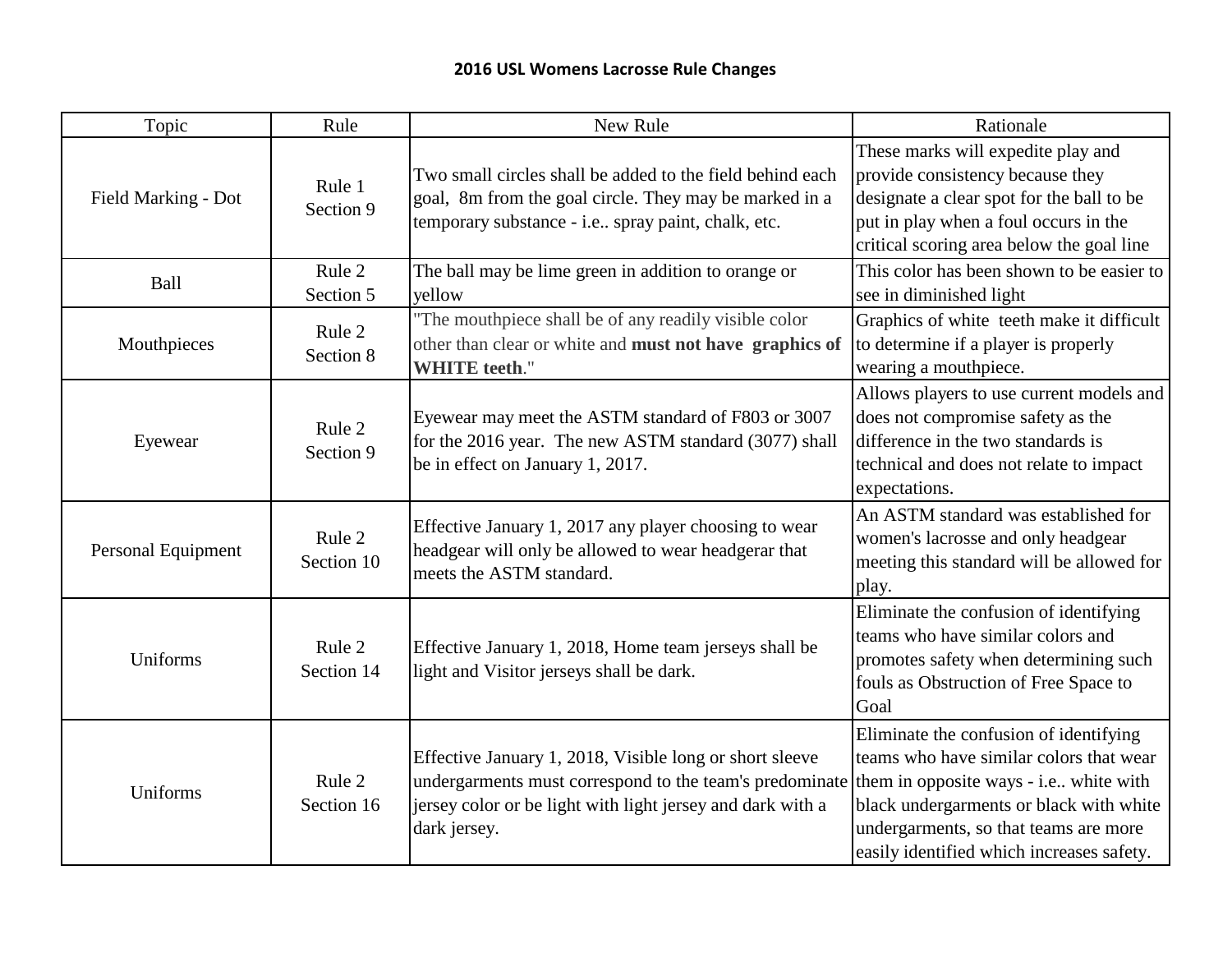| Topic                    | Rule                                                          | New Rule                                                                                                                                                                                                                                                                                                                                                                                            | Rationale                                                                                                                                                       |
|--------------------------|---------------------------------------------------------------|-----------------------------------------------------------------------------------------------------------------------------------------------------------------------------------------------------------------------------------------------------------------------------------------------------------------------------------------------------------------------------------------------------|-----------------------------------------------------------------------------------------------------------------------------------------------------------------|
| Eye black                | Rule 2<br>Section 17                                          | Eye Black- must be one solid stroke with no<br>logos/numbers/letters and shall not extend further than the inclusion of words and graphics have<br>width of the eye socket or below the cheekbone                                                                                                                                                                                                   | The excessive use of eye black and the<br>become unsportsmanlike.                                                                                               |
| <b>Officials</b>         | Rule 3<br>Section 10                                          | Beginning January 1, 2017, the game shall be officiated<br>by at least two certified officials. Three officials are<br>recommended.                                                                                                                                                                                                                                                                 | State Associations may choose a process<br>of their designation to certify officials.                                                                           |
| Overtime                 | Rule 4<br>Overtime play shall be sudden victory.<br>Section 7 |                                                                                                                                                                                                                                                                                                                                                                                                     | Assists in minimizing overuse injuries<br>and fatigue.                                                                                                          |
| Overtime                 | Rule 4<br>Section 7                                           | There shall be no substitutions during the changing of<br>ends.                                                                                                                                                                                                                                                                                                                                     | Prevents delay of restarts and is not<br>necessary due to substitution rules that<br>allow for substitution during play.                                        |
| Draw                     | Rule 5<br>Section 1                                           | There shall be no substitutions during a redraw.                                                                                                                                                                                                                                                                                                                                                    | A redraw is a stoppage of play and no<br>substutions, except for injury, are<br>allowed during dead balls.                                                      |
| Goalkeeper Privileges    | Rule 5<br>Section 1,<br>Rule 5<br>Section 19                  | The goalkeeper must remain below the restraining line on<br>the draw.                                                                                                                                                                                                                                                                                                                               | Eliminates the possibility of collision<br>with a non-protected player and does not<br>permit the field players to be<br>disadvantaged by the goalkeeper stick. |
| Goalkeeper Privileges    | Rule 5 Section 2,<br>Rule 5<br>Section 19                     | The goalkeeper may not draw, shoot or score for her own<br>team.                                                                                                                                                                                                                                                                                                                                    | Clarifies that neither the goalkeeper or<br>the goalkeeper's stick may be used on the<br>draw or to score a goal for her team.                                  |
| Elimination of the Throw | Rule 5<br>Section 20                                          | To eliminate the throw and implement a procedure of<br>alternate possession. Possession shall be awarded as per<br>Rule 5 Section 20. The winner of the coin toss at the<br>beginning of the game shall have the option of choosing<br>ends or having the first possession that occurs in the<br>game. Possessions will then alternate. The record of the<br>possession shall be kept at the table. | Speeds up play, eliminates inaccurate<br>throws and provides consistency.                                                                                       |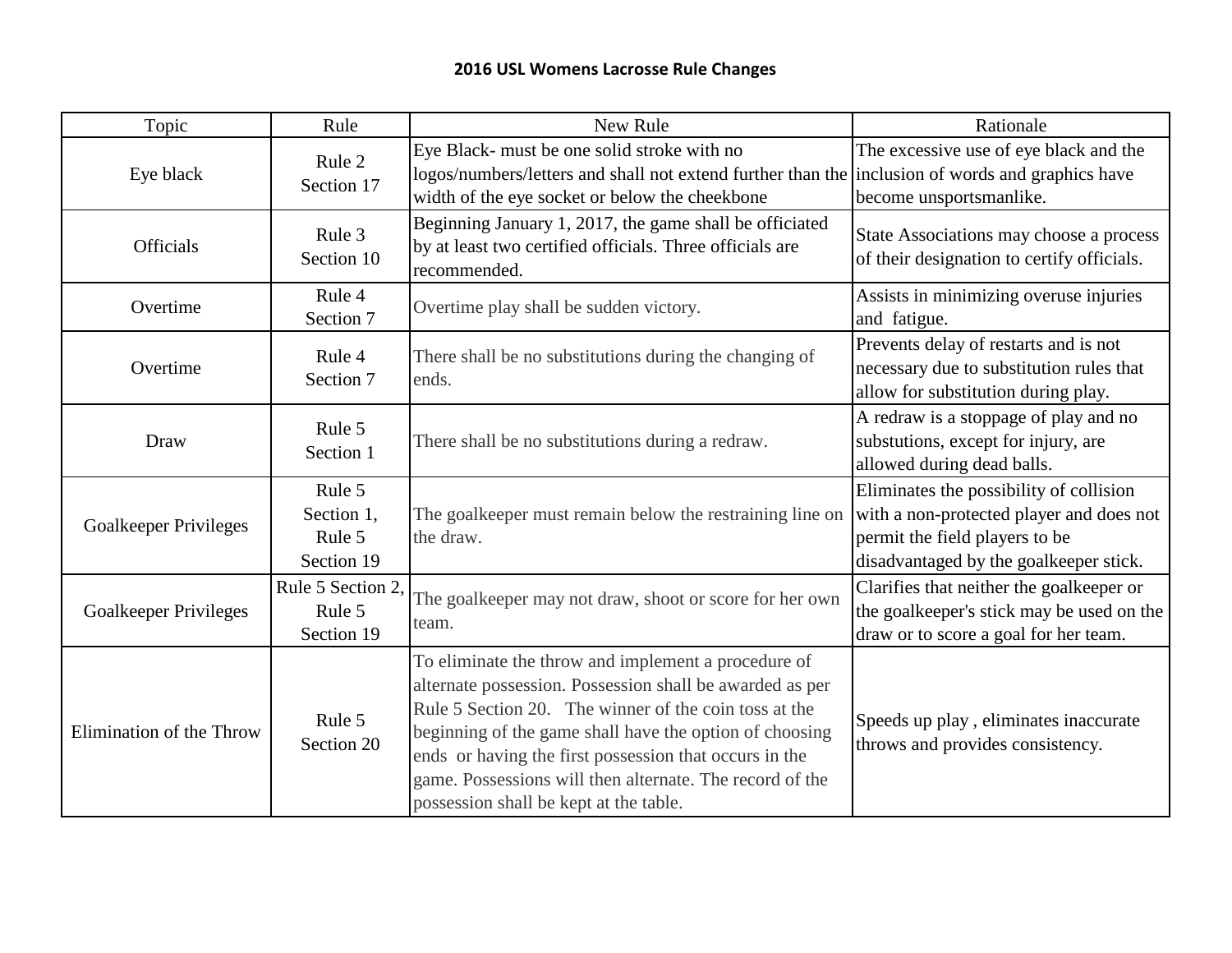| Topic                                                                                                                                                                                   | Rule<br>New Rule                                                                                                                                                                                         |                                                                                                                                                                                                                                                                                                                                                                                                                                             | Rationale                                                                                                                                   |
|-----------------------------------------------------------------------------------------------------------------------------------------------------------------------------------------|----------------------------------------------------------------------------------------------------------------------------------------------------------------------------------------------------------|---------------------------------------------------------------------------------------------------------------------------------------------------------------------------------------------------------------------------------------------------------------------------------------------------------------------------------------------------------------------------------------------------------------------------------------------|---------------------------------------------------------------------------------------------------------------------------------------------|
| <b>Illegal Player</b>                                                                                                                                                                   | Rule 5<br>Section 23                                                                                                                                                                                     | The penalty administration for an illegal player<br>discovered after a goal and before play is restarted shall be<br>at the center.                                                                                                                                                                                                                                                                                                         | Aligns illegal player and illegal stick<br>penalties.                                                                                       |
| <b>Stick Check</b>                                                                                                                                                                      | Rule 5<br>Section 28                                                                                                                                                                                     | Stick requests must include the number of the player<br>whose stick is to be checked                                                                                                                                                                                                                                                                                                                                                        | Clarifies to officials exactly which stick<br>is to be checked                                                                              |
| Rule 6<br>New Foul<br>Section 1                                                                                                                                                         |                                                                                                                                                                                                          | A new foul has been added. Dangerous Contact - Any<br>action that thrusts or shoves any player with or without<br>the ball who is in a defenseless position. This includes but<br>is not limited to: blind side, head down, out of the visual<br>field or from behind. This is a MANDATORY CARD.                                                                                                                                            | Protect the defenseless player from blind,<br>dangerous play.                                                                               |
| <b>Three Seconds</b>                                                                                                                                                                    | Rule 6<br>Section 1j                                                                                                                                                                                     | The free position for a three seconds violation will be at<br>the spot of the ball.                                                                                                                                                                                                                                                                                                                                                         | Eliminates the excessive penalty for a<br>player who may not be impacting play.                                                             |
| Delay of Game                                                                                                                                                                           | Rule 7<br>Section 28                                                                                                                                                                                     | The Delay of Game progression has changed. The first<br>violation shall remain the same. On the next delay of<br>game, the official will show a green & yellow card to the<br>offending player and award the appropriate penalty (major<br>foul). The offending player must leave the field for 2<br>minutes of elapsed playing time. No substitute. Any<br>subsequent delay of game offense will result in a yellow<br>card for misconduct | Stronger penalty for a delays.                                                                                                              |
| Goalkeeper Misconduct                                                                                                                                                                   | On goalkeeper misconduct, and there is a second dressed<br>Rule 7<br>goalkeeper, she must enter the game or the team will have<br>Section 31<br>no additional sub.                                       |                                                                                                                                                                                                                                                                                                                                                                                                                                             | Clarifies that a goalkeeper shall sub for a<br>goalkeeper or the original goalkeeper<br>stays in. A field player may not sub for<br>the GK. |
| <b>Critical Scoring Area</b>                                                                                                                                                            | Rule 8 -<br>The Critical Scoring Area shall be defined by the 12m fan<br>in front of the goal and the area behind the goal between<br>Definition of<br>the 12m marks at the goal line extended.<br>Terms |                                                                                                                                                                                                                                                                                                                                                                                                                                             | Make the area clearly defined by using<br>existing marks on the field.                                                                      |
| Three seconds shall not be in effect for U-9 and below.<br>Youth 3 seconds in the arc<br><b>Youth Rules</b><br>The players in this area are required to be playing defense<br>as 1 v 1. |                                                                                                                                                                                                          | More developmentally appropriate to<br>learn beginning defensive techniques                                                                                                                                                                                                                                                                                                                                                                 |                                                                                                                                             |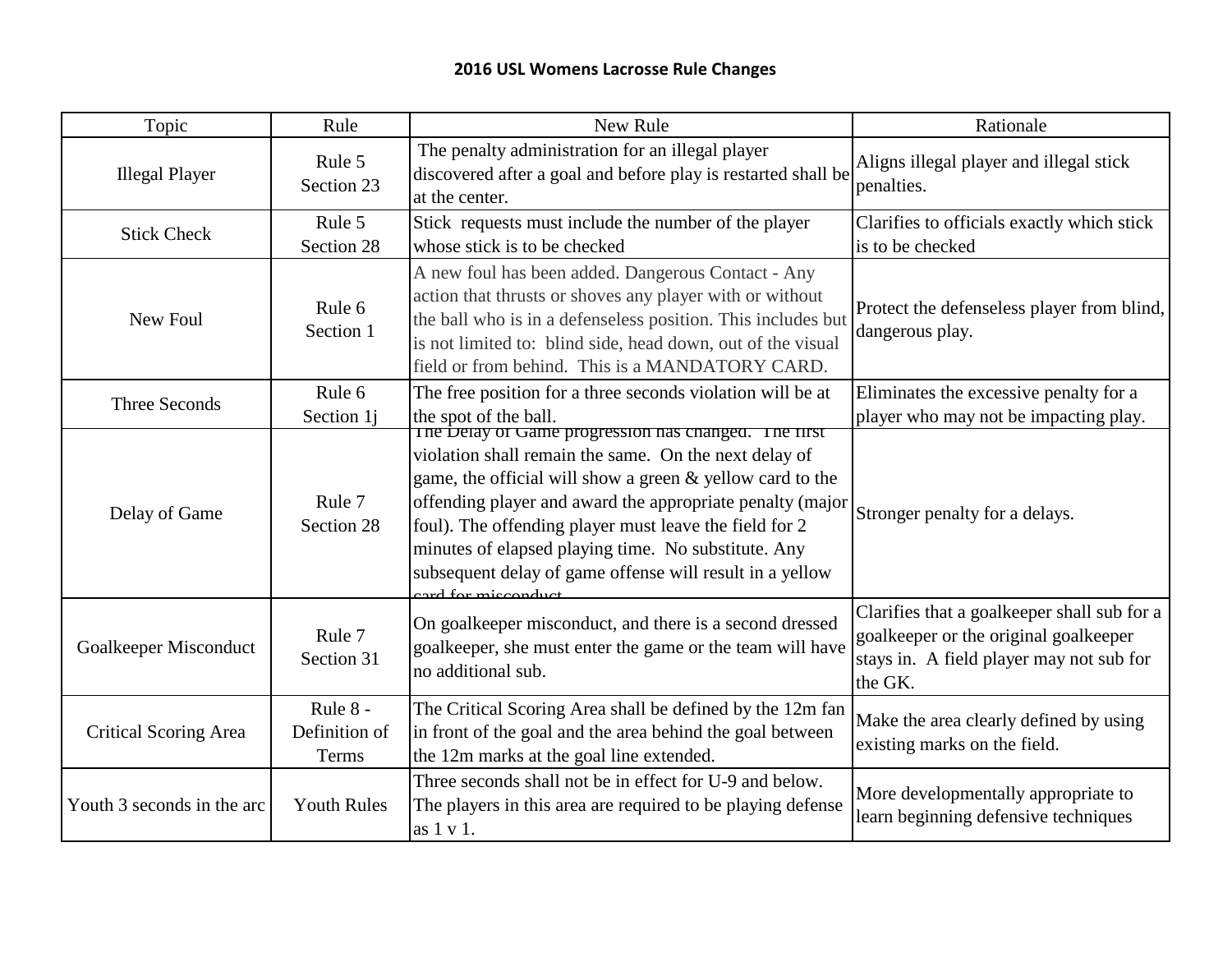| Topic                                     | Rule                            | New Rule                                                                                                                                                              | Rationale                                                                                                                                                                   |
|-------------------------------------------|---------------------------------|-----------------------------------------------------------------------------------------------------------------------------------------------------------------------|-----------------------------------------------------------------------------------------------------------------------------------------------------------------------------|
| Draw                                      | <b>Youth Rules</b>              | U-9 and below - the possession of the ball shall alternate<br>after goals and play shall restart at the center                                                        | More developmentally appropriate and<br>allows play to be more continuous.                                                                                                  |
| Number of players                         | <b>Youth Rules</b>              | $U-11$ and below - should play $7v7$ (includes gk if there is<br>one) on a modified field                                                                             | More developmentally appropriate                                                                                                                                            |
| <b>Stick and Pocket</b><br>Specifications | Manufacturer's<br>Specification | The USL and the NCAA rules committees are working to<br>provide more specific guidelines for stringing of sticks<br>and the definition of the manipulation of sticks. | Minimize aftermarket changes to sticks<br>and pockets to reduce unfair advantages<br>and provide more specific guidelines for<br>determining legality of sticks and pockets |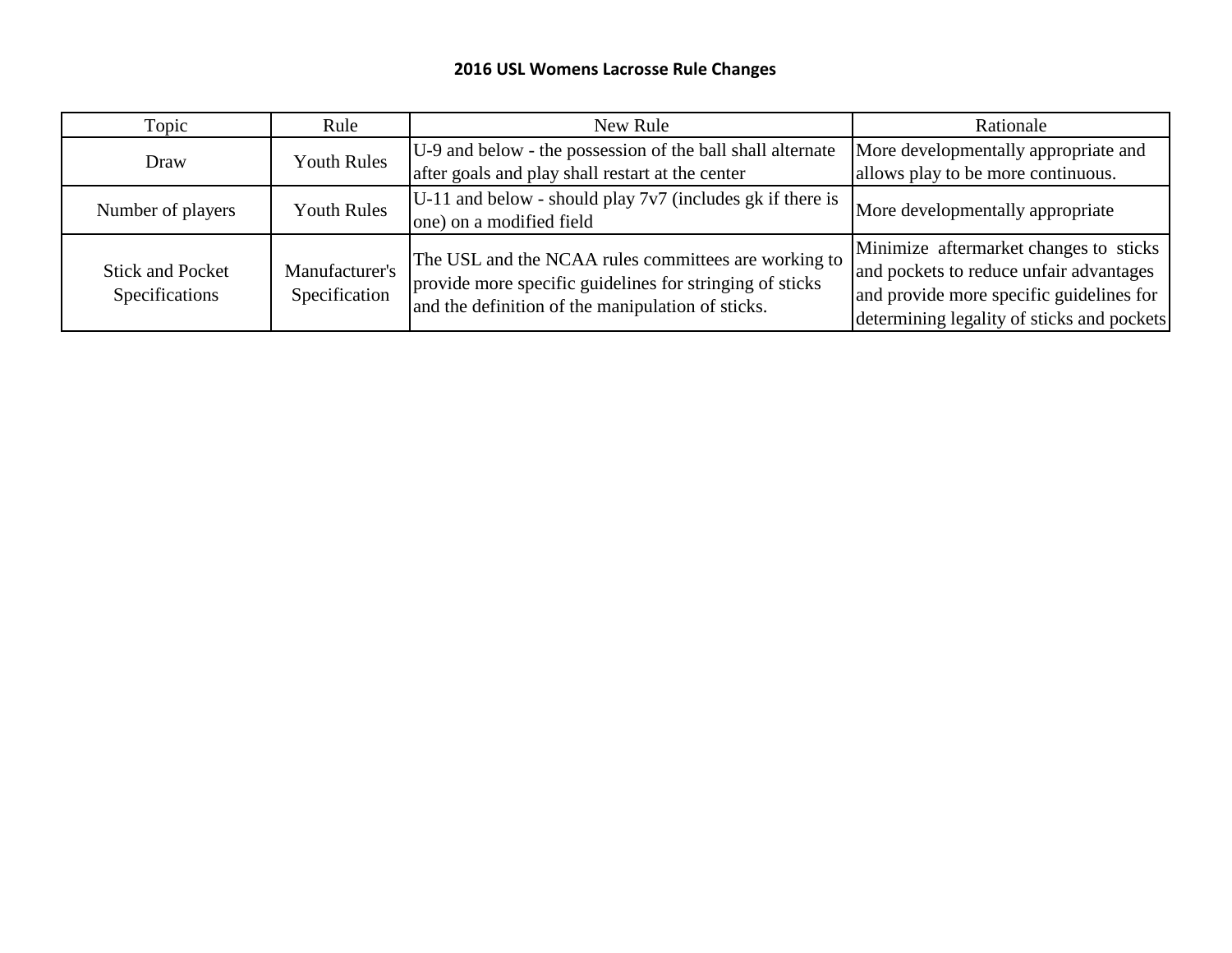

## **Women's Collegiate Lacrosse Associates**

### **2015**

#### **PLAYING RULES**

All contests between WCLA member teams shall be played according to US Lacrosse Women's Rules with these exceptions and notations:

- (1) Players in their defending end of the field may run through any portion of the goal circle as long as their team is not in possession of the ball. Only the defensive player who is directly marking the ball carrier within a stick's length may remain in the goal circle while defending.
- (2) Illegal Contact: Initiating crosse-to-body, or body-to-crosse contact is illegal. This call will be based upon the action taken by the player who initiates contact with the crosse. Contact with a crosse in horizontal position shall not be the only basis for this call.
- (3) A player may reach into the sphere to make a safe check. Checks must be controlled, not intimidating or dangerous.
- (4) Games between DI teams must be played with 30-minute stop clock halves. All other games shall be 30-minute running clock halves with a stop clock on whistles in the last two minutes of each half. (Unless there is a 10-goal differential). All games may be played with 30-minute stop clock.
- (5) Each team shall be allowed 3 timeouts during regulation time. Each team shall be allowed 1 timeout during overtime.
- (6) All tie games at the end of regulation shall be resolved using USL overtime procedures.
- (7) The WCLA National Tournament will be played with 30-minute stop clock halves.